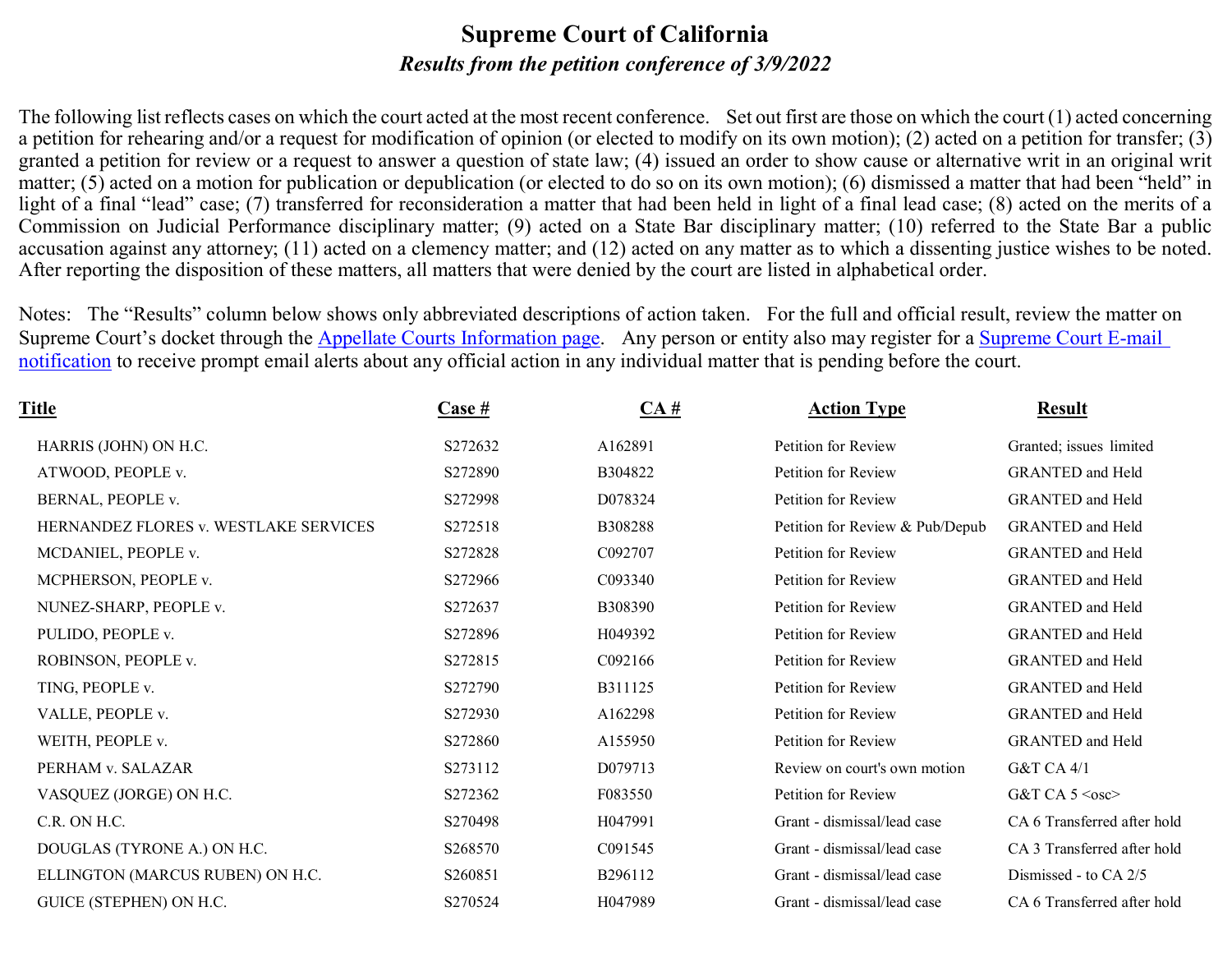### *Results from the petition conference 3/9/22*

| <b>Title</b><br><b>GUTIERREZ, PEOPLE v.</b>                   | Case #<br>S260050 | CA#<br>G057594 | <b>Action Type</b><br>Grant - dismissal/lead case                     | <b>Result</b><br>CA 4/3 Transferred after hold |
|---------------------------------------------------------------|-------------------|----------------|-----------------------------------------------------------------------|------------------------------------------------|
| KAKOWSKI (BRIAN) ON H.C.                                      | S268255           | B307097        | Grant - dismissal/lead case                                           | CA 2/5 Transferred after hold                  |
| ONTIVEROS (ISRAEL) ON H.C.                                    | S269832           | D077905        | Grant - dismissal/lead case                                           | CA 4/1 Transferred after hold                  |
| ROBINSON, PEOPLE v.                                           | S263947           | B298823        | Grant - dismissal/lead case                                           | Dismissed - to CA 2/8                          |
| VIEHMEYER (ROBBIE R.) ON H.C.                                 | S268660           | G059162        | Grant - dismissal/lead case                                           | CA 4/3 Transferred after hold                  |
| WATSON (LADRAE) ON H.C.                                       | S264984           | B303328        | Grant - dismissal/lead case                                           | CA 2/5 Transferred after hold                  |
| WRIGHT (WILLIAM LEE), PEOPLE v.                               | S107900           |                | Rehearing petition                                                    | Denied; opinion modified                       |
| JOHNSON, PEOPLE v.                                            | S272573           | H048335        | Petition for Review<br>Kruger and Groban, JJ., voted to grant review. | Denied                                         |
| O. (C.), CONSERVATORSHIP OF                                   | S272328           | H047087        | Petition for Review<br>Liu, J., voted to grant review.                | Denied                                         |
| RODRIGUEZ, PEOPLE v.                                          | S272611           | E075662        | Petition for Review<br>Kruger and Groban, JJ., voted to grant review. | Denied                                         |
| TROTTER, PEOPLE v.                                            | S272946           | B310316        | Petition for Review<br>Liu, J., voted to grant review.                | Denied                                         |
| VO, PEOPLE v.                                                 | S272874           | C093676        | Petition for Review<br>Liu, J., voted to grant review.                | Denied                                         |
| A. DOE v. SUTHERLAND HEALTHCARE SOLUTIONS                     | S272529           | B297712        | Publication request                                                   | Denied                                         |
| ADAMS (RONALD) ON H.C.                                        | S271376           |                | Habeas Corpus petition                                                | Denied                                         |
| AGUILAR (JULIO CESAR) ON H.C.                                 | S271609           |                | Habeas Corpus petition                                                | Denied                                         |
| ALLEN, PEOPLE v.                                              | S272865           | C090033        | Petition for Review                                                   | Denied                                         |
| AMOS (LAMAR KEVIN) ON H.C.                                    | S272211           |                | Habeas Corpus petition                                                | Denied                                         |
| ANIMAL PROTECTION AND RESCUE LEAGUE v. CITY<br>OF LOS ANGELES | S272861           | B304781        | Petition for Review                                                   | Denied                                         |
| ARDOIN, PEOPLE v.                                             | S272819           | A157429        | Petition for Review                                                   | Denied                                         |
| ATWOOD (DONALD) ON H.C.                                       | S272898           | B310013        | Petition for Review                                                   | Denied                                         |
| AVILES, PEOPLE v.                                             | S272852           | F079612        | Petition for Review                                                   | Denied                                         |
|                                                               |                   |                |                                                                       |                                                |

2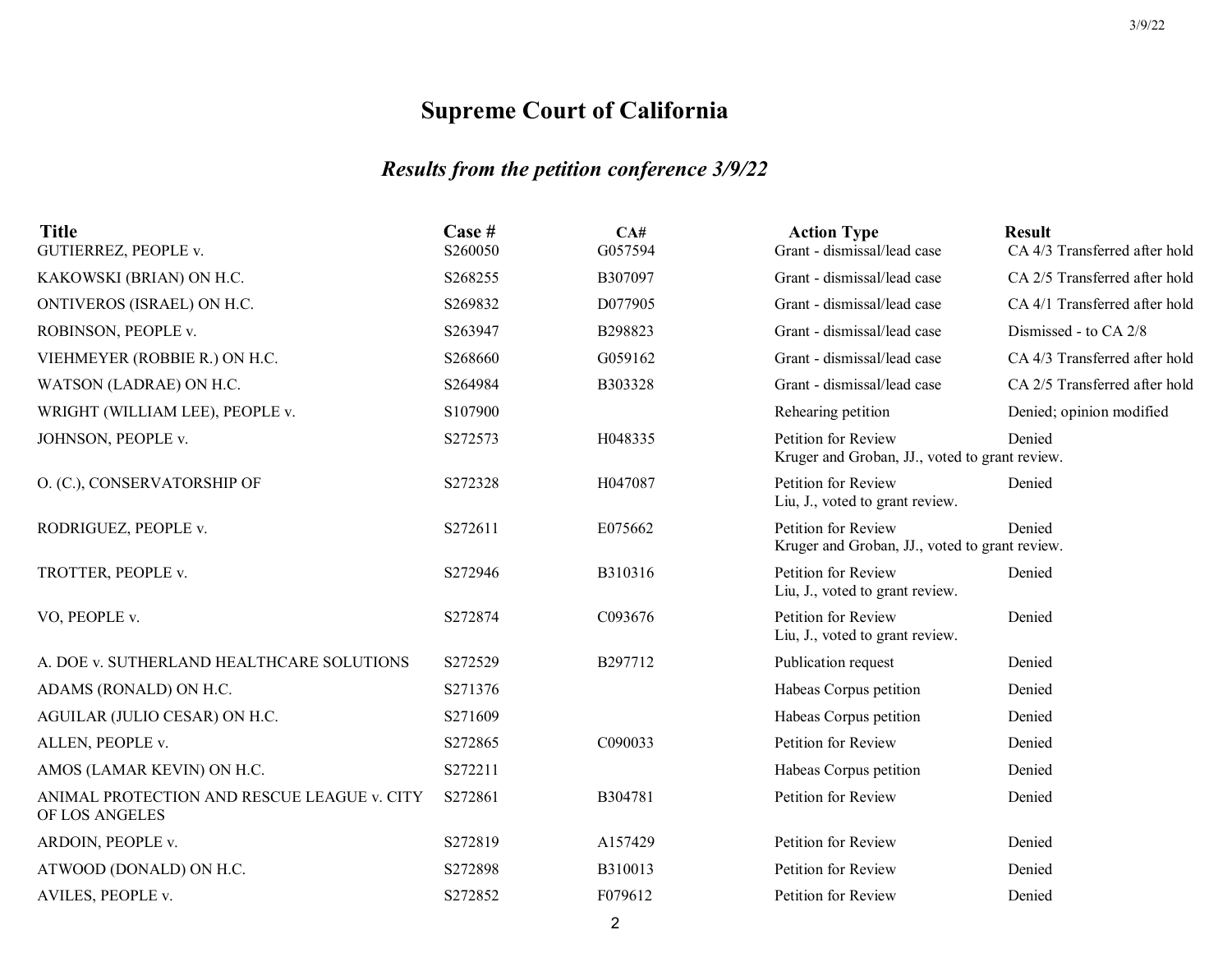| <b>Title</b><br><b>BADGER v. TERRIBILINI</b>                                     | Case #<br>S272243 | CA#<br>A161178 | <b>Action Type</b><br>Publication request | <b>Result</b><br>Denied |
|----------------------------------------------------------------------------------|-------------------|----------------|-------------------------------------------|-------------------------|
| BALLONA WETLANDS LAND TRUST v. S.C. (SANTA<br>MONICA BAY RESTORATION COMMISSION) | S272757           | B316625        | Petition for Review                       | Denied                  |
| BALZARINI (ST. MICHAEL) ON H.C.                                                  | S272908           |                | Habeas Corpus petition                    | Denied                  |
| BARAHONA (RONNIE MAURICIO) ON H.C.                                               | S271600           |                | Habeas Corpus petition                    | Denied                  |
| BARBARIN, PEOPLE v.                                                              | S272822           | E075678        | Petition for Review                       | Denied                  |
| BARRAGAN, PEOPLE v.                                                              | S272866           | B304388        | Petition for Review                       | Denied                  |
| <b>BEAGLE v. COCHRAN</b>                                                         | S272740           | A158551        | Petition for Review                       | Denied                  |
| BIVENS, PEOPLE v.                                                                | S272720           | B307083        | Petition for Review                       | Denied                  |
| BRADFORD, PEOPLE v.                                                              | S272796           | A161749        | Petition for Review                       | Denied                  |
| <b>BRAY v. JACKSON</b>                                                           | S272421           | B307116        | Petition for Review & Stay                | Denied (review & stay)  |
| BYRKET, PEOPLE v.                                                                | S272557           | F079315        | Petition for Review                       | Denied                  |
| $C. (E.)$ v. G. $(R.)$                                                           | S272869           | A161155        | Petition for Review                       | Denied                  |
| C.N. v. S.C. (PEOPLE)                                                            | S272787           | G060782        | Petition for Review                       | Denied                  |
| CALVERT v. MBANUGO                                                               | S272120           | A161188        | Publication request                       | Denied                  |
| CARPENTER, PEOPLE v.                                                             | S272682           | F077357        | Petition for Review                       | Denied                  |
| CARRASCO, PEOPLE v.                                                              | S272803           | D078123        | Petition for Review                       | Denied                  |
| CARUTHERS (MICHAEL JAY) ON H.C.                                                  | S271616           |                | Habeas Corpus petition                    | Denied                  |
| CAUSER (WILLIAM P.) ON H.C.                                                      | S271601           |                | Habeas Corpus petition                    | Denied                  |
| CERDA, PEOPLE v.                                                                 | S272892           | F078741        | Petition for Review                       | Denied                  |
| CIFUENTEZ (ROBERTA RACHEL) ON H.C.                                               | S272939           |                | Habeas Corpus petition                    | Denied                  |
| CLARK, PEOPLE v.                                                                 | S272674           | B305709        | Petition for Review                       | Denied                  |
| CRAWLEY, PEOPLE v.                                                               | S272666           | C091085        | Petition for Review                       | Denied                  |
| CUMMINGS, PEOPLE v.                                                              | S272960           | A159610        | Petition for Review                       | Denied                  |
| <b>CURRENCY CORP. v. WERTHEIM</b>                                                | S272633           | B276506        | Petition for Review                       | Denied                  |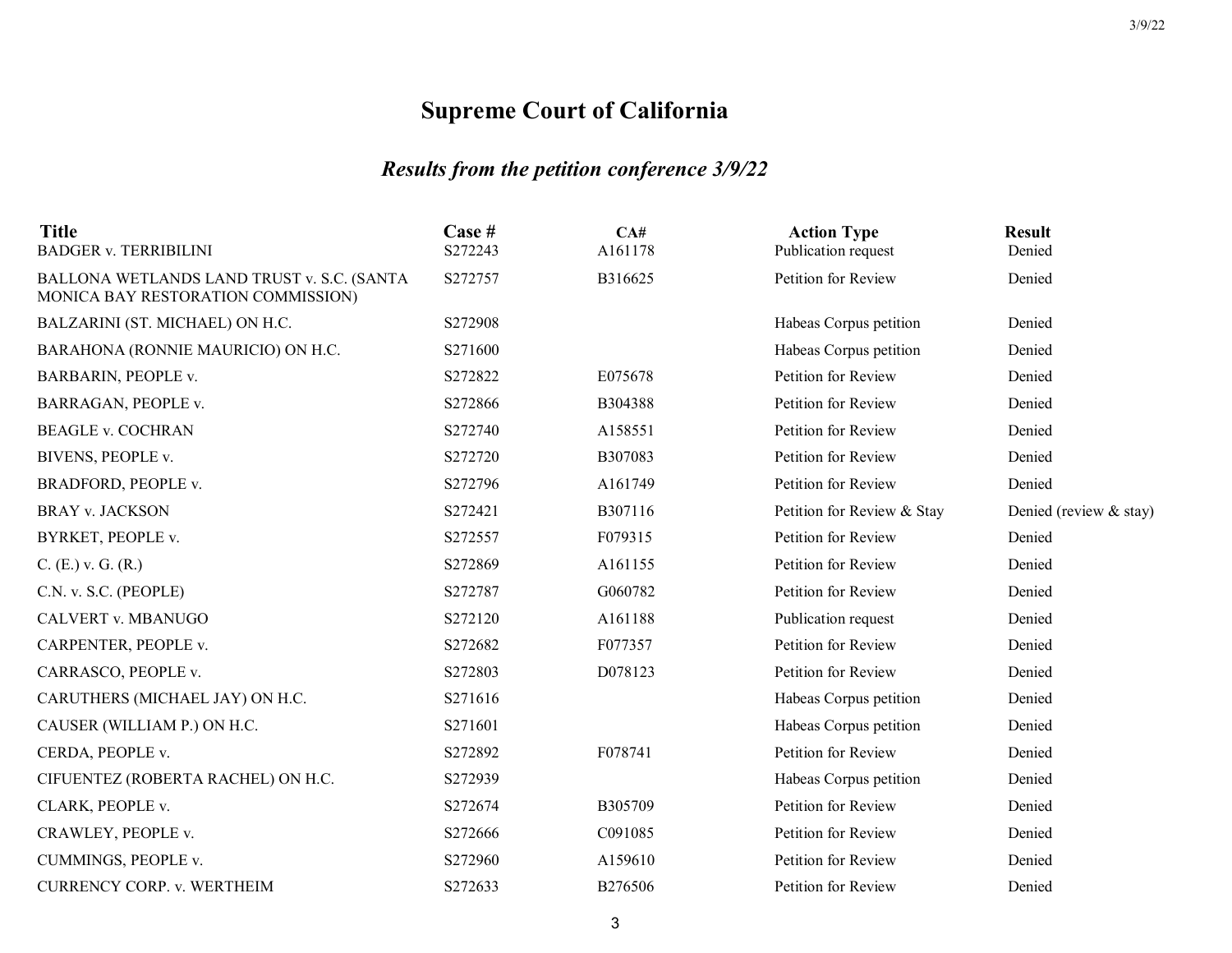| <b>Title</b><br>D. (THERESA) v. MBK SENIOR LIVING        | Case #<br>S272628 | CA#<br>A163312 | <b>Action Type</b><br>Petition for Review & Pub/Depub | <b>Result</b><br>Denied (review & depub.) |
|----------------------------------------------------------|-------------------|----------------|-------------------------------------------------------|-------------------------------------------|
| DAILEY, PEOPLE v.                                        | S273010           | B302256        | Petition for Review                                   | Denied                                    |
| DAIN, PEOPLE v.                                          | S272862           | A157756        | Petition for Review                                   | Denied                                    |
| DIAZ, PEOPLE v.                                          | S272814           | G060214        | Petition for Review                                   | Denied                                    |
| DORSEY, PEOPLE v.                                        | S272893           | G059841        | Petition for Review                                   | Denied                                    |
| DOYEN v. CITY OF LOS ANGELES                             | S272858           | B299745        | Publication request                                   | Denied                                    |
| ELLIS, PEOPLE v.                                         | S272727           | A158401        | Petition for Review                                   | Denied                                    |
| ERVIN, PEOPLE v.                                         | S272929           | G059731        | Depublication request                                 | Denied                                    |
| ESPESO v. S.C. (PEOPLE)                                  | S272709           | B314911        | Petition for Review                                   | Denied                                    |
| FOLEY INVESTMENTS v. ALISAL WATER CORP.                  | S272396           | D079045        | Petition for Review                                   | Denied                                    |
| FOREMAN, PEOPLE v.                                       | S272933           | A160663        | Petition for Review                                   | Denied                                    |
| FOX v. FORSTER                                           | S272983           | A158103        | Petition for Review                                   | Denied                                    |
| GARCIA (RICHARD) ON H.C.                                 | S272938           | E078164        | Petition for Review                                   | Denied                                    |
| GARCIA, PEOPLE v.                                        | S272812           | C093120        | Petition for Review                                   | Denied                                    |
| GIUSTI (DAVID C.) ON H.C.                                | S272146           |                | Habeas Corpus petition                                | Denied                                    |
| <b>GOLDSTEIN v. NEUMANN</b>                              | S272413           | A161727        | Petition for Review                                   | Denied                                    |
| GOMEZ (RUBEN) ON H.C.                                    | S273015           | D079908        | Petition for Review                                   | Denied                                    |
| <b>GONG v. NRT WEST</b>                                  | S272437           | G060204        | Publication request                                   | Denied                                    |
| GONZALEZ (MANUEL ANTONIO) ON H.C.                        | S271776           |                | Habeas Corpus petition                                | Denied                                    |
| GONZALEZ (MANUEL ANTONIO) ON H.C.                        | S271777           |                | Habeas Corpus petition                                | Denied                                    |
| GRASSI v. S.C. (PEOPLE)                                  | S273018           | G060362        | Petition for Review                                   | Denied                                    |
| GUERRA, PEOPLE v.                                        | S272820           | C087358        | Petition for Review                                   | Denied                                    |
| GULLI v. SAN JOAQUIN AREA FLOOD CONTROL<br><b>AGENCY</b> | S272656           | C088010        | Petition for Review                                   | Denied                                    |
| HADDAD, PEOPLE v.                                        | S272957           | C092160        | Petition for Review                                   | Denied                                    |
|                                                          |                   |                |                                                       |                                           |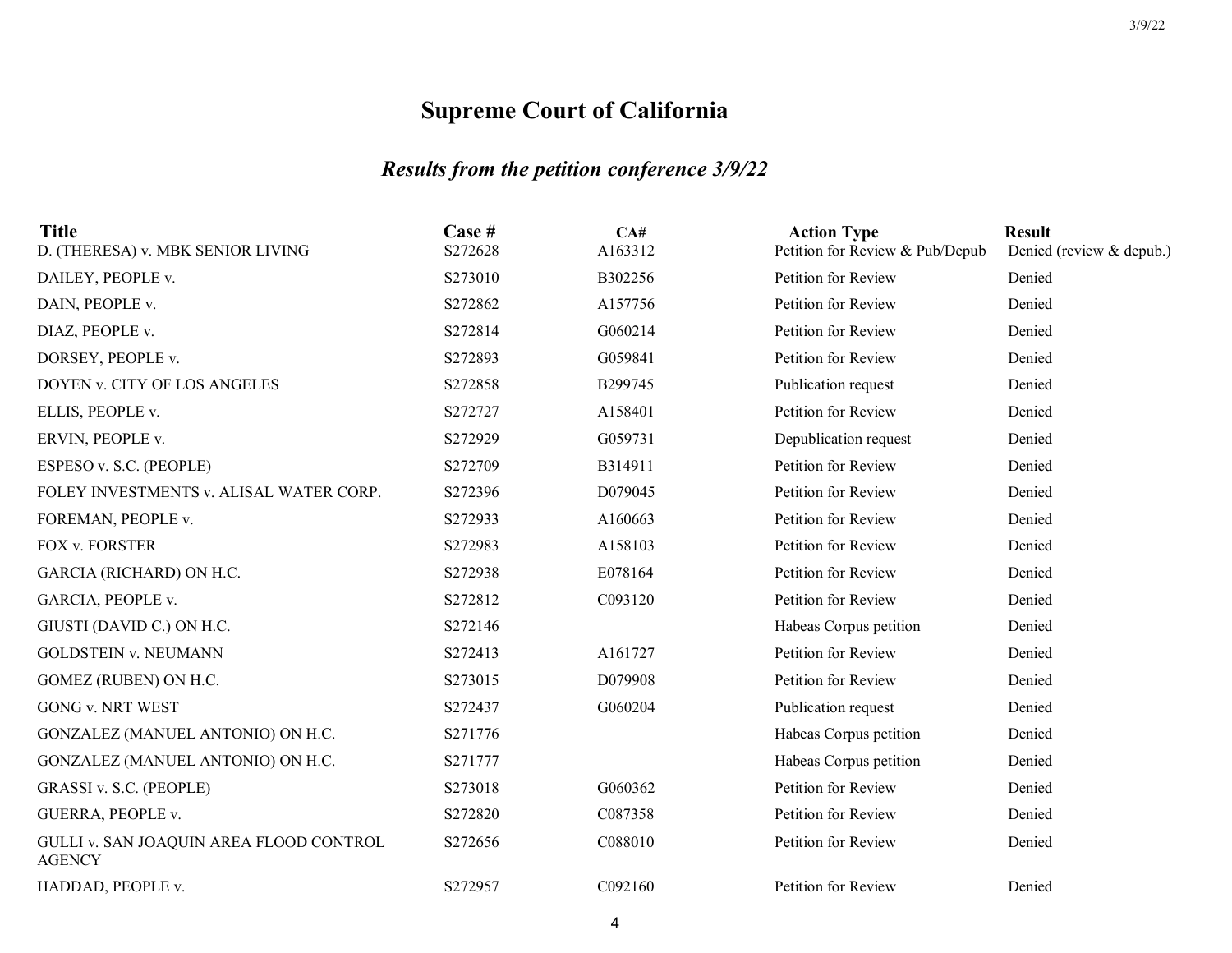| Case #<br>S272904 | CA#<br>A160012                                                                                                 | <b>Action Type</b><br>Petition for Review | <b>Result</b><br>Denied |
|-------------------|----------------------------------------------------------------------------------------------------------------|-------------------------------------------|-------------------------|
| S272963           | B301535                                                                                                        | Petition for Review                       | Denied                  |
| S273251           | D076958                                                                                                        | Petition for Review & Stay                | Denied (review & stay)  |
| S272657           | B308820                                                                                                        | Petition for Review                       | Denied                  |
| S272745           |                                                                                                                | Habeas Corpus petition                    | Denied                  |
| S272584           | G059708                                                                                                        | Petition for Review                       | Denied                  |
| S272872           | H049041                                                                                                        | Petition for Review                       | Denied                  |
| S272067           | D079558                                                                                                        | Petition for Review                       | Denied                  |
| S272882           | A161243                                                                                                        | Petition for Review                       | Denied                  |
| S272520           | H048306                                                                                                        | Petition for Review                       | Denied                  |
| S271984           | F081722                                                                                                        | Publication request                       | Denied                  |
|                   | B303325                                                                                                        | Publication request                       | Denied                  |
|                   |                                                                                                                |                                           |                         |
| S272715           | F079852                                                                                                        | Petition for Review                       | Denied                  |
| S272891           | C090195                                                                                                        | Petition for Review                       | Denied                  |
| S272363           | A162905                                                                                                        | Petition for Review                       | Denied                  |
| S272887           | C089183                                                                                                        | Petition for Review                       | Denied                  |
| S272406           | B315471                                                                                                        | Petition for Review                       | Denied                  |
| S272918           | B288298                                                                                                        | Petition for Review                       | Denied                  |
| S272915           | A159980                                                                                                        | Petition for Review                       | Denied                  |
|                   | B308739                                                                                                        | Petition for Review                       | Denied                  |
| S272571           | D079047                                                                                                        | Petition for Review                       | Denied                  |
| S272996           | E075983                                                                                                        | Petition for Review                       | Denied                  |
|                   | INDIAN PEAK PROPERTIES v. CITY OF RANCHO PALOS S272217<br>LEE v. UNITED ESCROW COMPANY (BOW TIE REALTY S272685 |                                           |                         |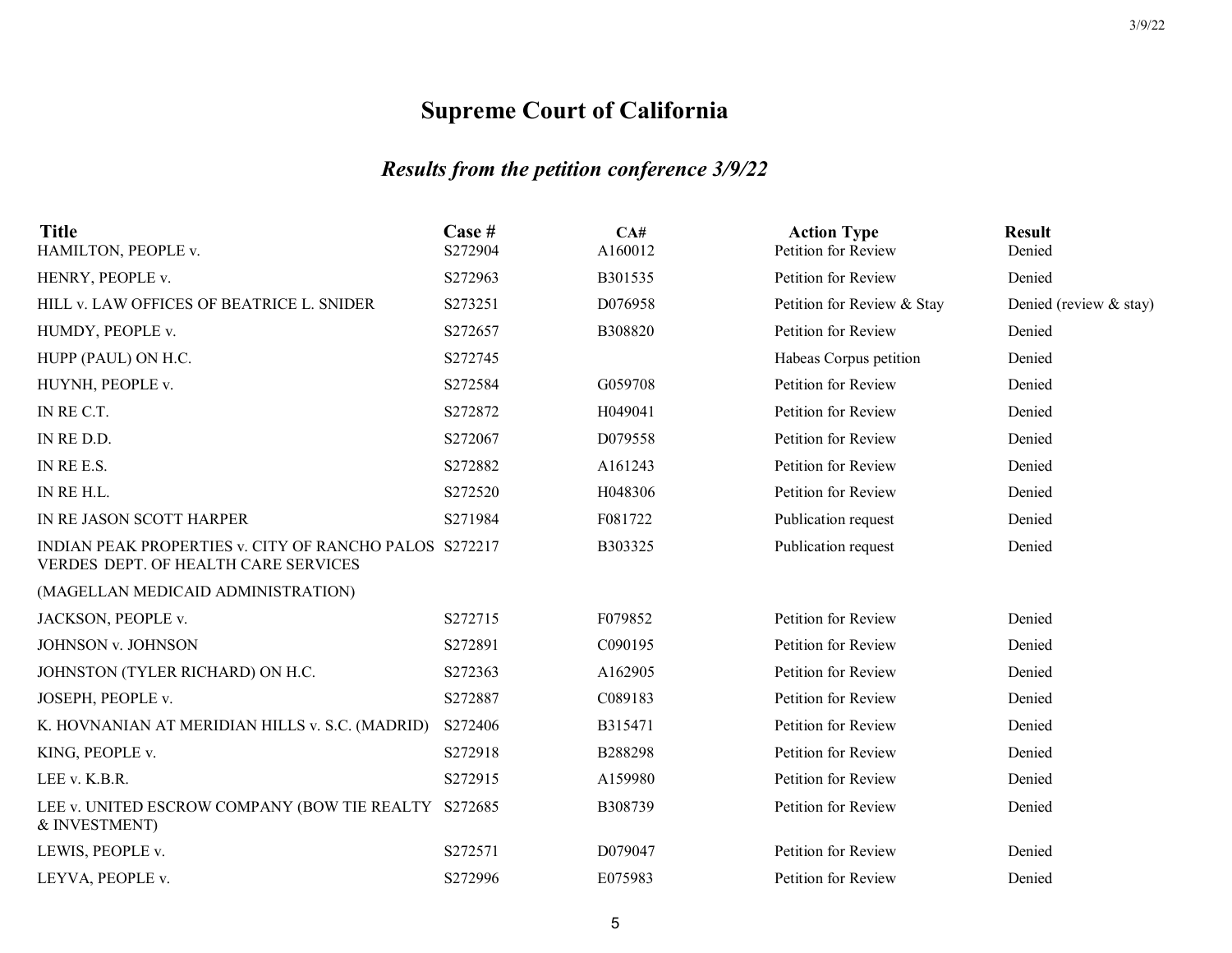| <b>Title</b>                                                                                                           | Case #  | CA#     | <b>Action Type</b>              | <b>Result</b>          |
|------------------------------------------------------------------------------------------------------------------------|---------|---------|---------------------------------|------------------------|
| LOEFFLER v. TRABUCO HIGHLANDS COMMUNITY<br><b>ASSOCIATION</b>                                                          | S272610 | G059087 | Petition for Review & Pub/Depub | Denied (review & pub.) |
| LONG BEACH MEMORIAL MEDICAL CENTER v.<br>KAISER FOUNDATION HEALTH PLAN                                                 | S272184 | B304183 | Publication request             | Denied                 |
| LOPEZ v. QUAEMPTS                                                                                                      | S272597 | C087445 | Petition for Review             | Denied                 |
| LOPEZ v. S.C. (MUFG AMERICAS HOLDINGS CORP.)                                                                           | S273250 | G061090 | Petition for Review & Stay      | Denied (review & stay) |
| LOPEZ, MARRAIGE OF                                                                                                     | S273045 | G059648 | Petition for Review & Stay      | Denied (review & stay) |
| LOS MEDANOS COMMUNITY HEALTH DISTRICT v.<br>CONTRA COSTA LOCAL AGENCY FORMATION<br>COMMISSION (COUNTY OF CONTRA COSTA) | S272972 | A160146 | Petition for Review             | Denied                 |
| MADUENO, PEOPLE v.                                                                                                     | S272833 | F079255 | Petition for Review             | Denied                 |
| MAPP v. KAPPA ALPHA PSI FRATERNITY                                                                                     | S271849 | B297801 | Publication request             | Denied                 |
| MARISCAL, PEOPLE v.                                                                                                    | S273011 | B311259 | Petition for Review             | Denied                 |
| MCMILLAN, PEOPLE v.                                                                                                    | S272449 | D078064 | Petition for Review             | Denied                 |
| MEDICAL BENEFITS ADMINISTRATION v. NIVANO<br><b>PHYSICIANS</b>                                                         | S272958 | C091841 | Petition for Review             | Denied                 |
| MEDIMPACT HEALTHCARE SYSTEMS v. CALIFORNIA                                                                             | S272408 | D078287 | Petition for Review & Pub/Depub | Denied (review & pub.) |
| MESSER, PEOPLE v.                                                                                                      | S272995 | C092917 | Petition for Review             | Denied                 |
| MEZA v. PREPAID ATTORNEY SERVICES                                                                                      | S272182 | B308033 | Publication request             | Denied                 |
| MIRANDA v. CONTRERAS                                                                                                   | S272462 | B311454 | Petition for Review & Stay      | Denied (review & stay) |
| MIRANDA, PEOPLE v.                                                                                                     | S272552 | C092873 | Petition for Review             | Denied                 |
| MITCHELL, PEOPLE v.                                                                                                    | S272771 |         | Petition for Review             | Denied                 |
| MORALES, PEOPLE v.                                                                                                     | S272832 | D079041 | Petition for Review             | Denied                 |
| MOTEN, PEOPLE v.                                                                                                       | S272513 | E074152 | Petition for Review             | Denied                 |
| MUÑOZ v. S.C. (PEOPLE)                                                                                                 | S272696 | G060987 | Petition for Review             | Denied                 |
| MUNOZ v. S.C. (PEOPLE)                                                                                                 | S272856 | A164161 | Petition for Review & Stay      | Denied (review & stay) |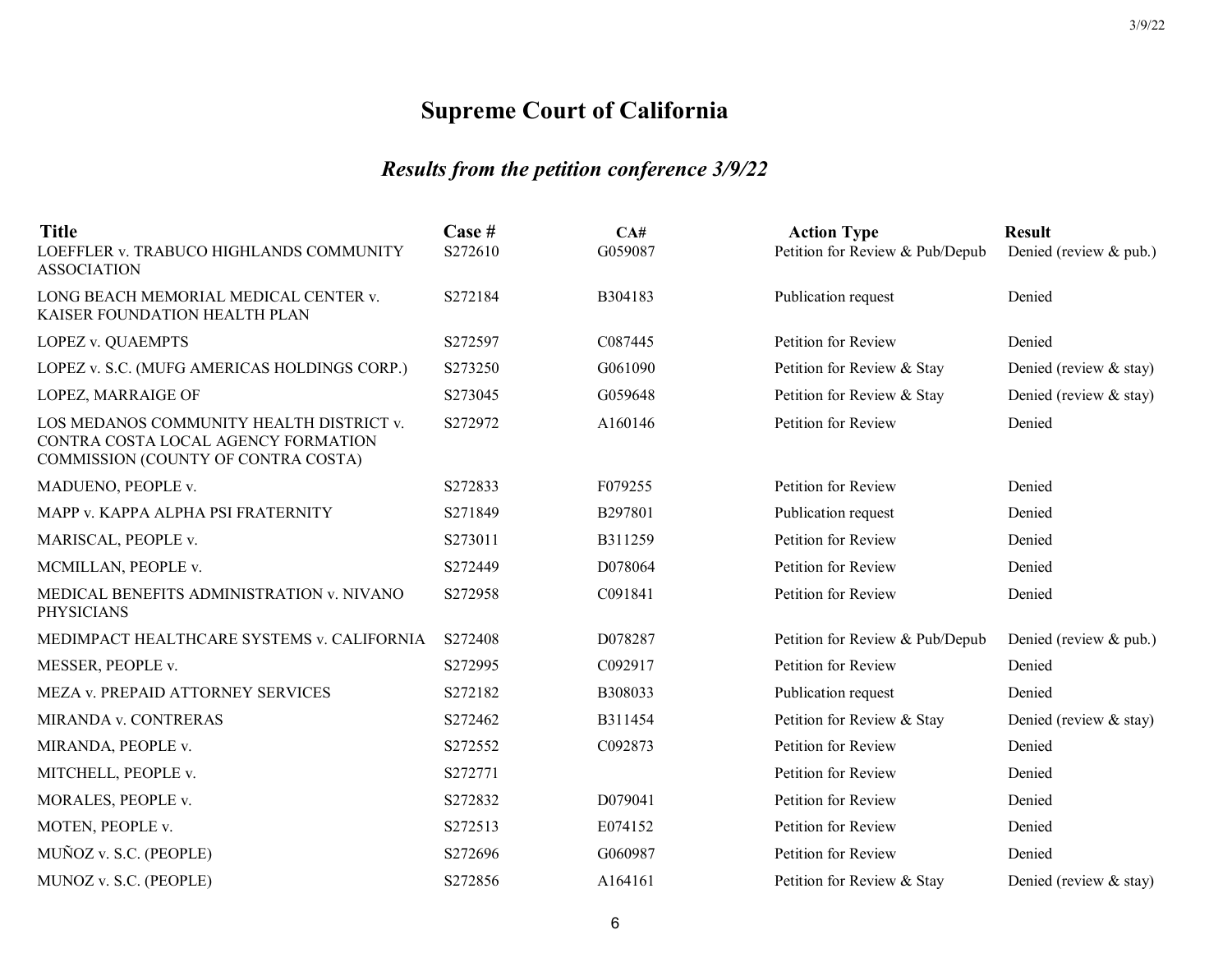| <b>Title</b><br>MUSCAT, PEOPLE v.                                | Case #<br>S272729 | CA#<br>C092912 | <b>Action Type</b><br>Petition for Review | <b>Result</b><br>Denied |
|------------------------------------------------------------------|-------------------|----------------|-------------------------------------------|-------------------------|
| NAULT, PEOPLE v.                                                 | S272711           | B306460        | Petition for Review                       | Denied                  |
| NEW VENTURES GROWTH CORPORATION v. NEW<br><b>FRONTIER DATA</b>   | S272448           | H047366        | Petition for Review & Pub/Depub           | Denied (review & pub.)  |
| OBANDO v. CA 2/5 (PEOPLE)                                        | S272539           |                | Mandate/Prohibition petition              | Denied                  |
| OPPERWALL v. QUALITY LOAN SERVICE CORP.                          | S272433           | A159461        | Petition for Review                       | Denied                  |
| ORDONEZ (LORENZO) ON H.C.                                        | S271440           |                | Habeas Corpus petition                    | Denied                  |
| OROZCO (HECTOR) ON H.C.                                          | S271615           |                | Habeas Corpus petition                    | Denied                  |
| OWENS (STEVEN) ON H.C.                                           | S271356           |                | Habeas Corpus petition                    | Denied                  |
| OXNARD, CITY OF v. COUNTY OF VENTURA                             | S272488           | B312348        | Petition for Review                       | Denied                  |
| PARK, PEOPLE v.                                                  | S272902           | A162603        | Petition for Review                       | Denied                  |
| PASCOE, PEOPLE v.                                                | S272941           | B309439        | Petition for Review                       | Denied                  |
| PASSAGLIA ON DISCIPLINE                                          | S271718           |                | State Bar - discipline                    | Denied                  |
| PETTY, PEOPLE v.                                                 | S272875           | E072035        | Petition for Review                       | Denied                  |
| PICAZO, PEOPLE v.                                                | S272714           | F079345        | Petition for Review                       | Denied                  |
| POWELL (MICHAEL ANGELO) ON H.C.                                  | S269442           |                | Habeas Corpus petition                    | Denied                  |
| PUGH v. S.C. (PEOPLE)                                            | S272952           |                | Mandate/Prohibition petition              | Denied                  |
| PULIDO, MARRIAGE OF                                              | S273173           | D077156        | Petition for Review & Stay                | Denied (review & stay)  |
| QUARTERMAN (ANTONIO ALEXANDER) ON H.C.                           | S272280           |                | Habeas Corpus petition                    | Denied                  |
| QUARTERMAN (ANTONIO ALEXANDER) ON H.C.                           | S272570           |                | Habeas Corpus petition                    | Denied                  |
| RAMIREZ (ISRAEL) ON H.C.                                         | S272772           | B313511        | Petition for Review                       | Denied                  |
| RAMIREZ-PEREZ, PEOPLE v.                                         | S272849           | B305377        | Petition for Review                       | Denied                  |
| RANCHO DEL MAR ASSOCIATION v. GAD                                | S273245           | D079982        | Petition for Review & Stay                | Denied (review & stay)  |
| RANCHO PALOS VERDES, CITY OF v. INDIAN PEAK<br><b>PROPERTIES</b> | S272178           | B303638        | Publication request                       | Denied                  |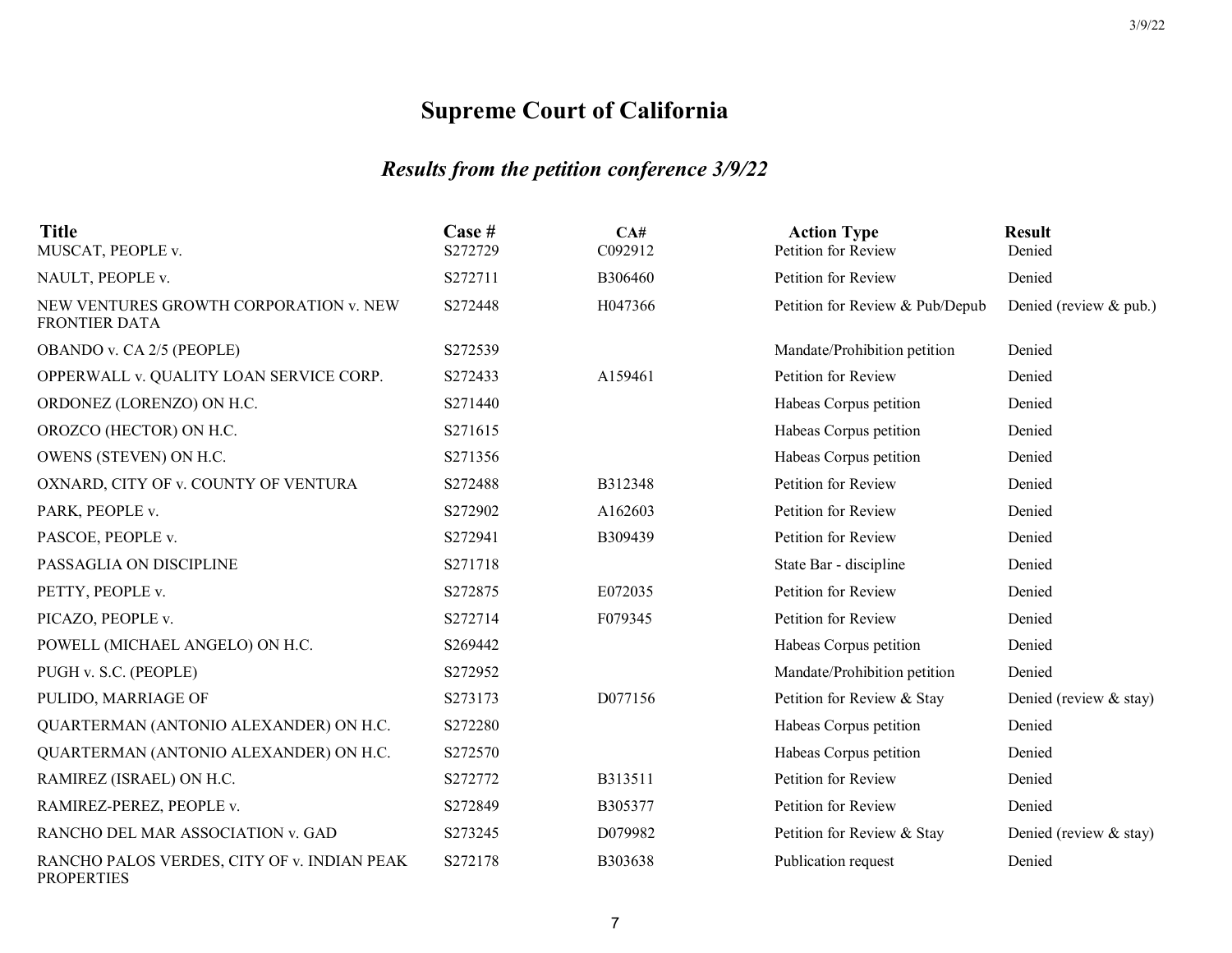| <b>Title</b><br>REHABBERS FINANCIAL v. CHICAGO TITLE<br><b>INSURANCE COMPANY</b> | Case #<br>S272068 | CA#<br>F081045 | <b>Action Type</b><br>Publication request | <b>Result</b><br>Denied |
|----------------------------------------------------------------------------------|-------------------|----------------|-------------------------------------------|-------------------------|
| RODRIGUEZ, PEOPLE v.                                                             | S272921           | C093743        | Petition for Review                       | Denied                  |
| ROSSUM, PEOPLE v.                                                                | S272834           | B310312        | Petition for Review                       | Denied                  |
| RUIZ, PEOPLE v.                                                                  | S272945           | G060381        | Petition for Review                       | Denied                  |
| RUIZ-BOUVET v. HARRISON                                                          | S272889           | B304805        | Petition for Review                       | Denied                  |
| RUSSELL v. CALIFORNIA DEPARTMENT OF<br>CORRECTIONS AND REHABILITATION            | S272851           | C087916        | Petition for Review                       | Denied                  |
| SANCHEZ (CRUZ) ON H.C.                                                           | S271590           |                | Habeas Corpus petition                    | Denied                  |
| SANCHEZ (GUILLERMO GARCIA) ON H.C.                                               | S272795           | A163470        | Petition for Review                       | Denied                  |
| SANCHEZ, PEOPLE v.                                                               | S272919           | A157538        | Petition for Review                       | Denied                  |
| SANTIAGO, PEOPLE v.                                                              | S272962           | F080871        | Petition for Review                       | Denied                  |
| SAUCEDO-ZEPEDA (ENRIQUE) ON H.C.                                                 | S272686           | A162680        | Petition for Review                       | Denied                  |
| SAUCEDO-ZEPEDA, PEOPLE v.                                                        | S272991           | A160101        | Petition for Review                       | Denied                  |
| SIGALA, PEOPLE v.                                                                | S272982           | D078401        | Petition for Review                       | Denied                  |
| SILVEIRA, PEOPLE v.                                                              | S272924           | E076952        | Petition for Review                       | Denied                  |
| SPRINGFIELD (CIRON BENTAY) ON H.C.                                               | S271659           |                | Habeas Corpus petition                    | Denied                  |
| SPRINGFIELD (CIRON BENTAY) ON H.C.                                               | S271863           |                | Habeas Corpus petition                    | Denied                  |
| SPRINGFIELD (CIRON BENTAY) ON H.C.                                               | S272056           |                | Habeas Corpus petition                    | Denied                  |
| SPRINGFIELD (CIRON BENTAY) ON H.C.                                               | S272385           |                | Habeas Corpus petition                    | Denied                  |
| TAFOYA, PEOPLE v.                                                                | S272848           | F080685        | Petition for Review                       | Denied                  |
| TALKINGTON, PEOPLE v.                                                            | S272886           | D077674        | Petition for Review                       | Denied                  |
| TALLEY, PEOPLE v.                                                                | S272854           | B304017        | Petition for Review                       | Denied                  |
| TAMRAT, PEOPLE v.                                                                | S272932           | A159390        | Petition for Review                       | Denied                  |
| TANRIVERDI v. CITY OF ONTARIO                                                    | S272885           | E075198        | Petition for Review                       | Denied                  |